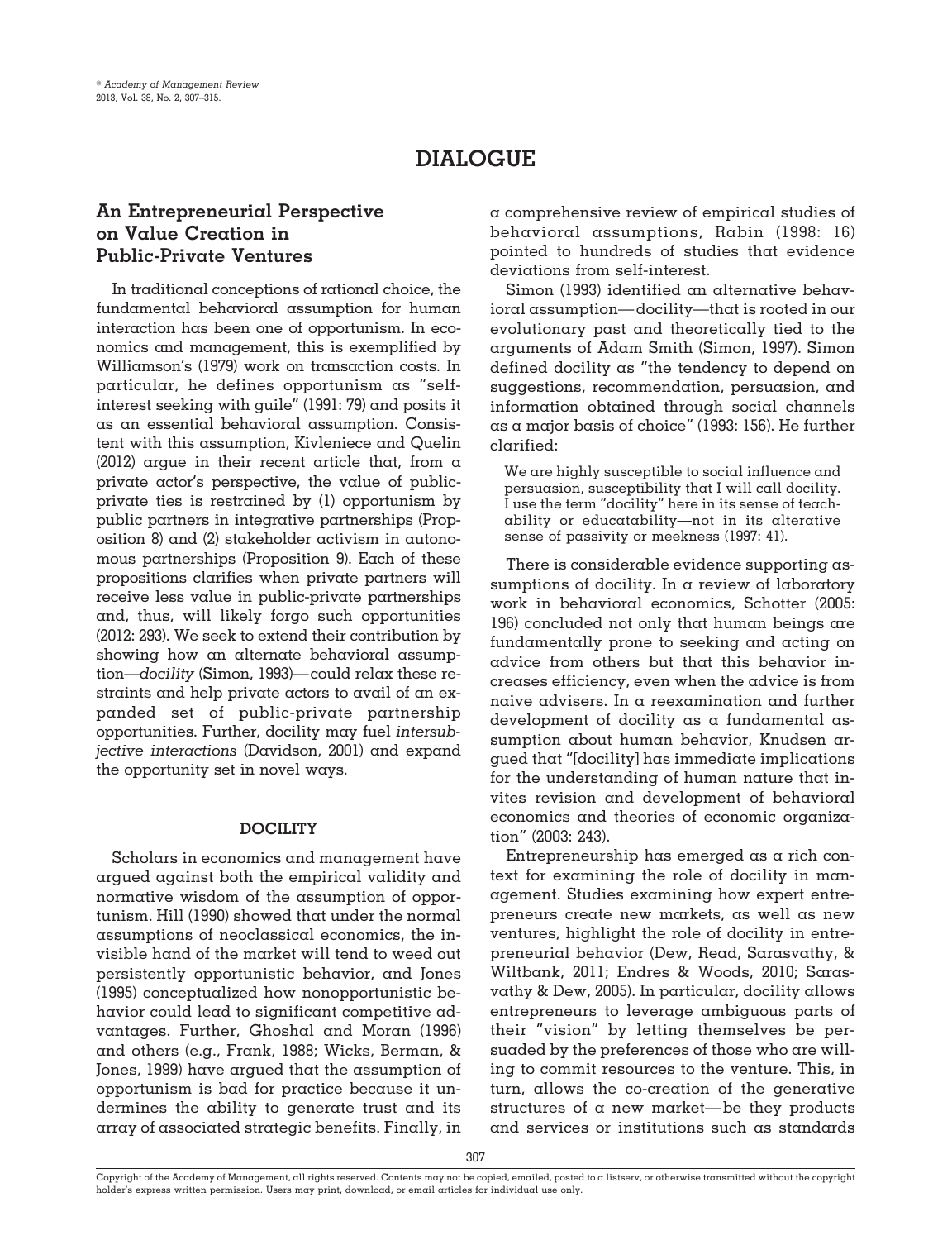and distribution channels. Docility fuels such novelty in market creation through a process of intersubjective interaction (Davidson, 2001; Venkataraman, Sarasvathy, Dew, & Forster, 2012) between partners and stakeholders whose interests go together more often than they conflict (Freeman, Harrison, Wicks, Parmar, & de Colle, 2010; Parmar et al., 2010).

### **INTERSUBJECTIVE INTERACTION**

In economics, the study of how self-interested individuals can make choices that enhance societal welfare, including the creation of highvalue public-private partnerships, has come to be known as "the social choice problem"1 (Arrow, 1951; Sen, 1995, 1999). The social choice problem posits the irreconcilability of individual, private preferences with public welfare, which prevents the provision of public goods (Hardin, 1968; Olson, 1965).

However, a solution to the social choice problem exists, albeit one of only partial optimality, through *constructive* social choice (Sen, 1999). This solution involves individuals not simply acting on their well-ordered and known preferences but interacting with each other to rearrange and shape those preferences. Thus, when docile—that is, persuadable and persuasive actors interact over time, interesting and innovative coalitions and partnerships emerge that reconstrue possibilities for value creation.

In a recent article Venkataraman et al. (2012) drew on philosopher Donald Davidson's (2001) epistemology to develop their theoretical exposition of this line of thinking. In Davidson's view all knowledge is constituted of a tripod of objective (the physical world), subjective (the mind), and intersubjective (taken-for-granted assumptions between two actors) knowledge. When docile private actors allow stakeholders to selfselect into an intersubjective process—that is, the collaborative definition of value beyond economic profit—stakeholder activism can either be averted or shaped into novel solutions that overcome trade-offs and achieve benefits for

both private actors and stakeholder activists (Freeman, 1994; Venkataraman, 2002). Only under assumptions of well-ordered preferences and opportunism does stakeholder activism become a mechanism for reducing value appropriation by private actors.

The Davidsonian tripod is evident in several constructs of interest to scholars investigating the creation and capture of value through entrepreneurial action (Venkataraman, 1997). As evoked by the literature on stakeholder theory (see Parmar et al., 2010, for a review), this entrepreneurial mindset offers possibilities for stakeholder interaction to become a cooperative, value-generating process. An entrepreneurial perspective, based on assumptions of docility and intersubjective interaction, makes it more likely that partners (1) seek out and assume the importance of collaborative value definition and creation and (2) have the social capital and goodwill to foster such value generation. To the extent that public-private partnerships offer opportunities for value creation, the private actor's perspective in Kivleniece and Quelin (2012) is also an entrepreneurial perspective. Hence, a process of intersubjective interaction, built on the behavioral assumption of docility, provides fertile ground for future research into publicprivate partnerships.

#### **CONCLUSION**

One may question if the assumption of docility and a process of intersubjective interactions can hold under conflicts of private and public interest. But the reverse would be  $\alpha$  valid question as well: could public-private partnerships even be possible without some level of docility and a process of intersubjective interaction? Under standard assumptions of opportunism, Kivleniece and Quelin (2012) identify two threats to value derived from public-private ties—namely, opportunism and stakeholder activism. Recent work in entrepreneurship, based on a behavioral assumption of docility and a process of intersubjective interactions, offers the possibility of overcoming these two threats. Future work on public-private ties could benefit if scholars take an entrepreneurial perspective with a view to further spelling out particular parameters and boundary conditions under which different behavioral assumptions may provide useful explanations for observed empirical patterns.

<sup>&</sup>lt;sup>1</sup> The social choice problem is a distinct stream of literature in economics that has spanned over six decades of work and does not directly speak to the "social dilemmas" that Kivleniece and Quelin (2012) refer to. Rather, Kivleniece and Quelin specifically refer to an article published in *AMR* authored by Zeng and Chen in 2003.